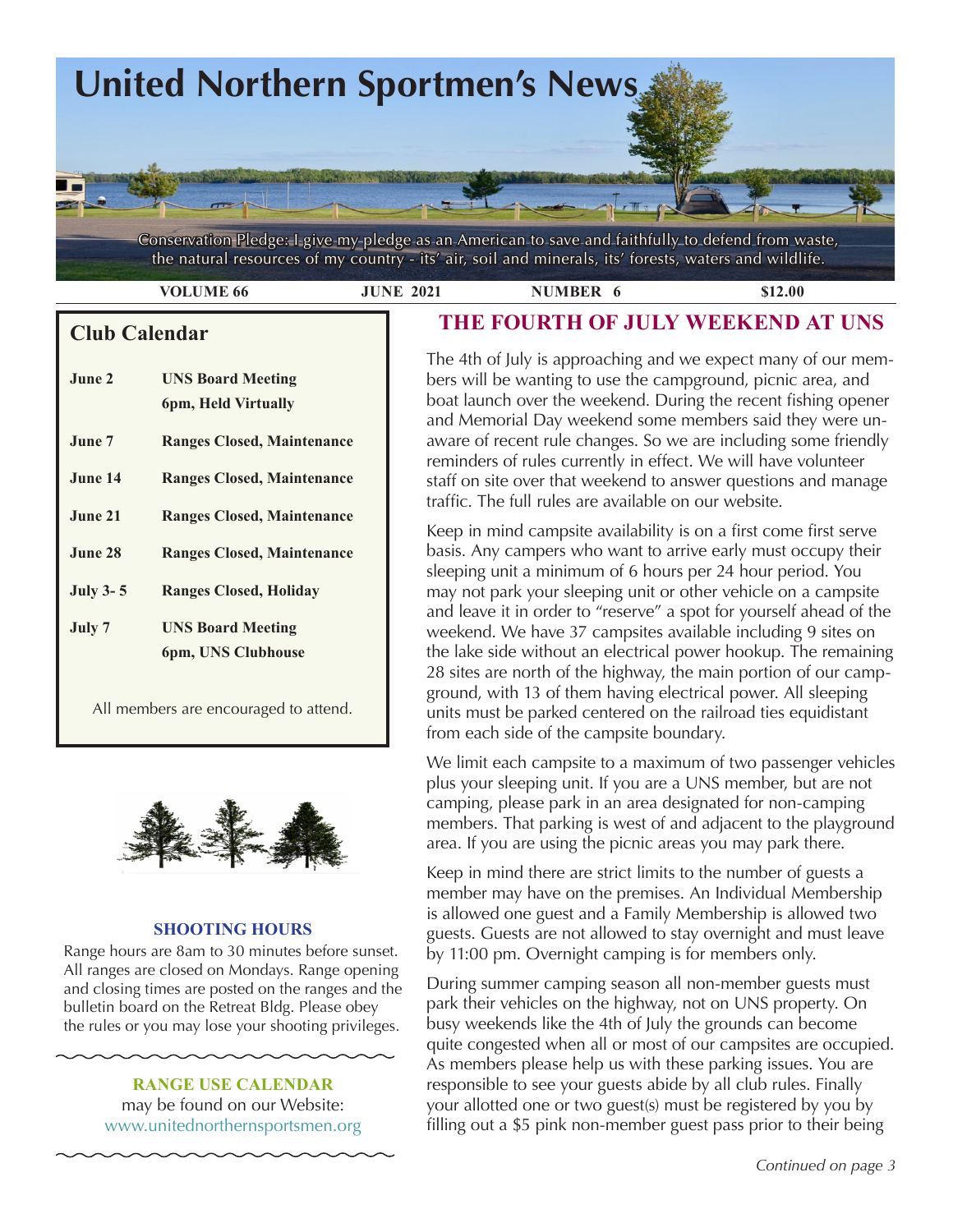## **UNS BOARD OF DIRECTORS MEETING MINUTES MAY 5, 2021**

**Call to order (Via Zoom):** by President Tom Wasbotten at 7:01 pm., Conservation Pledge.

**Roll call of elected officers:** Tina Sund, Tom Wasbotten, John Bathke, Lance Haavisto, Jeff Jarvela, Lance Parthe, Vickie Jensen, Gene Shaw, Duane Lasley and Cody Privette.

**Members Present:** Sue Bathke, Eric Hansen, Ron Cretens, Bob Kuettel, **New Members Present:** Joe and Lindsey Ikan **Presentations:** Bonnie Amundson gave a presentation on the fishing contest app from the company Fish Donkey. **Correspondence:** Donation request.

**Excused Elected Officers:** Mike Foy, Judy Foy.

**Agenda additions:** Motion to approve the agenda (M/S/C).

**Reading of Minutes:** Motion to approve the April BOD minutes (M/S/C).

**Treasurer's Report: Tina Sund as of 4/30/21:** Motion made to approve the report and pay bills (M/S/C).

**Membership Secretary's Report: Tina Sund as of 4/30/21:** Current membership is 1843 with 77 individual memberships & 33 family memberships. 43 - 2nd notices and 222 June renewal notices were mailed.

## **Committee Reports:**

**Webmaster – Eric Hansen:** The website and Facebook were updated with range reservations. and events on Facebook and website. Notice about the new rules was posted on Facebook. Notice about the new rules and May Newsletter was also posted on the website.

**Newsletter – Sue Bathke:** Deadliine for the newsletter is 5/15. Would like to know your favorite lure for June and a favor -ite recipe for the July newsletter.

**Facilities Committee – Lance Parthe:** This month has been very busy. Cleaned up each side of the highway of debris.Blew out the ranges three times. Brought a skidsteer up and setup the new campsites on the lake side. Hauled in gravel to fix the driveway aprons. Leveled out the boat ramp. Picked up belting to replace the pistol backstops. Resubmitted a request to Feradyne for archery targets. Discussion followed about the trap thrower. We will install new flags as well as the anti-geese banners.

**Incident Reports – Lance Parthe:** The person shooting before 8am arrived again and was shooting early.

**Range and Grounds Calendar – Bob Kuettel & Lance Parthe:** Ranges closed Memorial Day Weekend.

**Grants Committee – Gene Shaw:** Nothing to share.

**Volunteer Awards Committee – Tina Sund:** Nothing to share.

**Finance Committee – John Bathke:** Committee met. Working on a few items at the moment.

## **OLD BUSINESS:**

**UNS Summer Walleye Fishing Contest/Kids Fishing Class – Tom Wasbotten:** Lance Haavisto offered to help with the fish ing contest. Lance Haavisto, Gene Shaw, Duane Lasley, and Cody Privette will brainstorm. Lance Haavisto will chair the event. The UNS Fishing Class will be the last week of June. Date pending, Gene Shaw will head up the fishing class. **Donation Request Disbursements – Tom Wasbotten:** Tom gave the overview of the requests for donations from Lakeview Christian Academy for \$1,000 for their trap team, Wildwood's wildlife rehabilitation center, Two Harbors HS Trap Team for \$1,000, and Richard L Bong Veterans Center for two groups of veterans to take a trip to the BWCA. We budgeted \$2,580 for donations this year. Motion made to donate \$400 to both schools as well as the Bong Center and \$150 to Wildwoods. (M/S/C).

**New Membership Application & Use Forms – Tina Sund & Tom Wasbotten:** Tina and Tom gave an overview of the new membership forms. Motion made to approve. (M/S/C).

**UNS Youth Field Day Event – Tom Wabotten:** Tentative date for the event 8/14. Cody Privette will chair the event with help from Jeff Jarvela and Tina Sund. Will report back in June.

## **NEW BUSINESS:**

**UNS Club Adopt a Highway – Gene Shaw:** Gene will call the Two Harbors trap team to see if they can help clean our portion of the highway.

**Request From ALS Never Surrender Inc – Tom Wasbotten:** Discussion followed about the ALS needing a boat launch for their event.

**Fishing Opener Weekend/Grounds Monitors – Tom Wasbotten:** Discussion followed about our new rules being tested on the fishing opener weekend. We will need people to monitor the grounds.

**UNS Summer Picnic – Tina Sund:** Discussion followed about hosting the picnic this year. A motion was made to not host the picnic, **(M/S/C).**

**Range Hours – Lance Parthe:** A motion was made that the ranges close ½ hour before sunset or at 8pm, whichever is earlier. Motion was withdrawn.

**Motion**: Motion was made to start the meetings to 6pm. (M/S/C)..

**Members sick or in distress:** Todd Kobus family member passed..

**Adjournment:** Motion made to adjourn at 9:54pm (M/S/C).

Respectfully submitted by Cody Privette, Secretary.

Next BOD meeting will be held on June 2nd at 6pm via Zoom.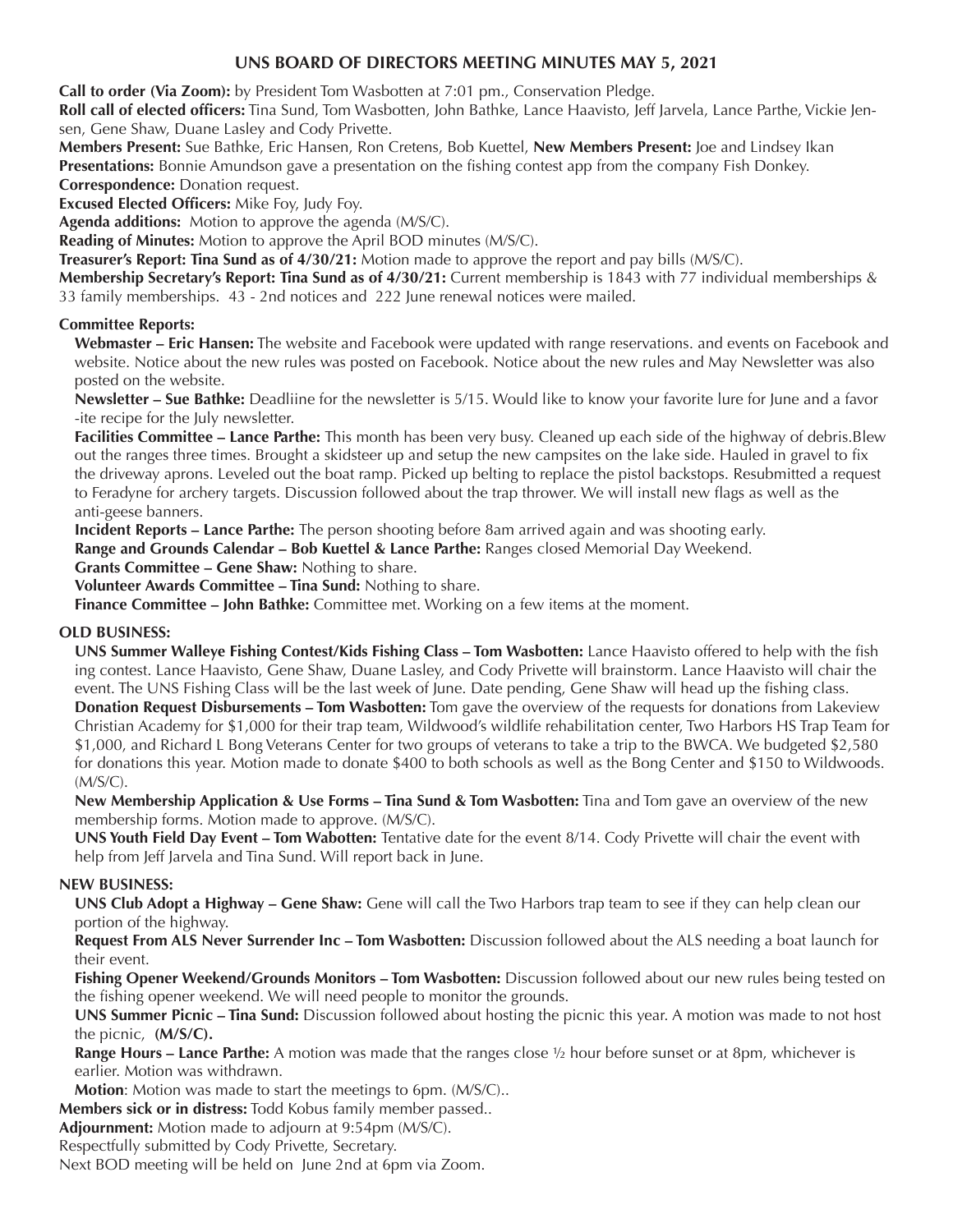## *Continued from page 1*

on the property. If you know a guest is coming, please consider filling out the pass ahead of time.

For safety reasons all shooting ranges will be completely closed from Saturday, July 3rd through Monday, July 5th. We expect to see many members including their children on our grounds during that weekend and want to insure the well being of all. You may shoot up through Friday, July 2nd and again starting on Tuesday, July 6th. Sorry about the inconvenience, but we know you'll understand.

We hope you will all enjoy your 4th of July. If you spend time with us, as members of a private club, help us to see that everyone follows the rules. We know most of our members are great, help with maintenance and chores, are respectful and pleasant, and wonderful to be around.Thanks!





*at the UNS Clubhouse Meet Ron Cretens*



# **WHAT IS YOUR FAVORITE LURE?**

When UNS Board Members were asked, "Whar is your favorite lure that you like to use?" Tina Sund said, "I really don't have one. I think we just use a weighted jig." Vickie Jensen said, "I have not fished in over 10 years, I really need to get back out there." From Eric Hansen his favorite is what works: either leadheads or spinners, depending on the lake. For Tom Wasbotten it is his Northland Bubble Gum Fire-ball Jig. Cody Privette says his favorite lure, is definitely a Rapala Jiggin' Rap. Gene Shaw says his favorite lure is a jig and minnow. Jeff Jarvela said, "Nothing fancy, but tried and true, hook, night crawler and bobber." Duane Lasley reports that his favorite is a Black Rooster Tail with a silver blade. The beetle spin with twister tailis is a favorite of Lance Haavisto's. John Bathke's favorite flies are royal coachman 10-14 and black knat 20-24.

Check out these DNR [helpful guides](https://www.dnr.state.mn.us/gofishing/how-catch-fish.html) on catching sunfish, bass and other fish. Of course now you can determine what lures or bait you want to try (there are six basic types of artificial lures but many variations to choose from.) To learn more about each, download our guide. [PDF](https://files.dnr.state.mn.us/education_safety/education/minnaqua/pier_notes/rods_and_reels.pdf) And you will need a place to catch these whily fish. [Find a place to fish](https://www.dnr.state.mn.us/gofishing/where-fish.html) on the DNR website which has maps for 4,500 fishing lakes, trout streams, fishing piers, urban ponds, canoe landings and more.

General Season for Northeastern Minnesota:

| 4/17/21-9/30/21    | Stream Trout (* check regulations for limits)                                                     |
|--------------------|---------------------------------------------------------------------------------------------------|
| 5/15/21-10/31/21   | Stream Trout in lakes (*), walleye & sauger (6 combined), northern pike (2 with size restriction) |
| 5/15/21-2/27/22    | Smallmouth and largemouth bass (6 combined)                                                       |
| $6/5/21 - 12/1/21$ | Muskies (1, minimum 54")                                                                          |
| Continuous Season  | Crappie and sunfish (See guidelines below), rock bass (30), white bass (30),                      |
|                    | perch (20 daily, 40 possess), bullhead (100), white fish and smelt (no limit).                    |

Sunfish anglers will need to check the 2021 Minnesota Fishing Regulations booklet and signs at water accesses for new sunfish limits now in effect on 94 waters. The new regulations only modify daily limits. Anglers can only keep the prescribed number of fish per day from the water but can return the next day for another limit as long as they don't exceed the statewide inland water possession limit of 20 sunfish per angler.

Spending time with someone who already fishes is the easiest way to learn or remember how to fish. Likewise, spending time while fishing is not only relaxing but is also a great way to share some of your knowledge.

# **THE DNR WANTS YOUR LAKE SUPERIOR FISH GUTS**

Researchers hope to inspect the stomachs of as many as 10,000 fish from Lake Superior in the coming year to find out what they are eating. They need your help to get the job done. The Minnesota DNR fisheries crew that looks after Lake Superior is asking anglers to donate the leftover parts of any fish they catch on Gitche Gumee. Contributions by anglers will be especially helpful in surveying salmon, which tend not to swim into DNR test nets that are normally set for lake trout and herring.

You can keep the fillets. They just want the rest — intact stomachs, spines and heads — refrigerated or frozen as quickly as possible and then dropped off at the French River office outside Duluth. It's called the Lake Superior Predator Prey Project, part of a region-wide effort that includes Minnesota, Wisconsin, Michigan and Ontario as well as federal and tribal agencies and university researchers all looking at the relationship between predator fish and their prey in the big lake.

Go to https://www.duluthnewstribune.com/northland-outdoors/7035718-The-DNR-wants-your-Lake-Superior-fish-guts or [GUTS](https://www.duluthnewstribune.com/northland-outdoors/7035718-The-DNR-wants-your-Lake-Superior-fish-guts) if you want to know more. To sign up contact Nick Peterson, nick.peterson@state.mn.us or 218-302-3272.